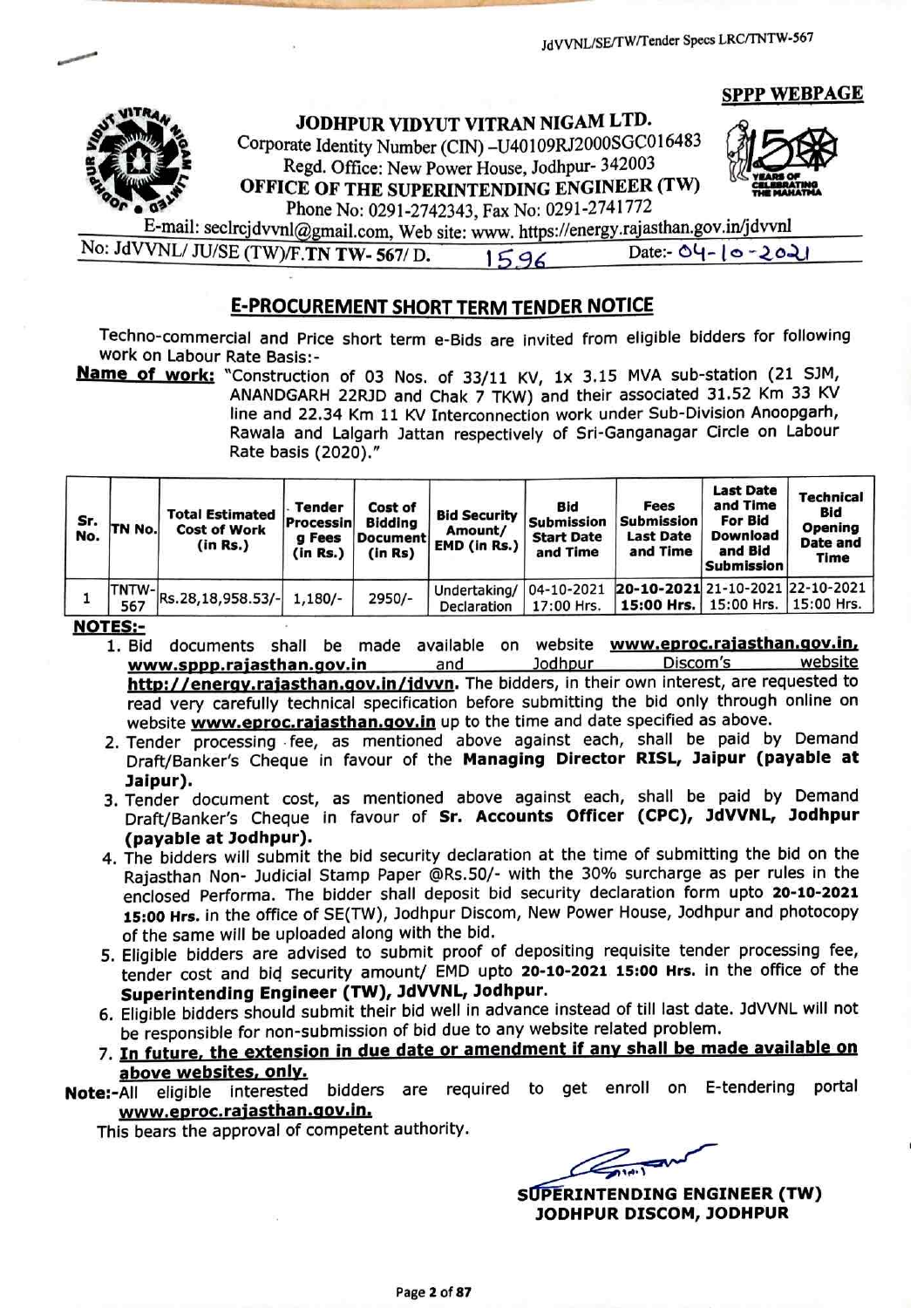

#### **The Public Relation Officer** Public Relation Officer JdVVNL, JODHPUR. John Polish John Polish John Polish John Polish John Polish John Polish John Polish John Polish John Polish John Polish John Polish John Polish John Polish John Polish John Polish John Polish John Polish John Polish John P

### Sub: Publication of NIT against TNTW- 567.

 $N11$  against  $N1N+1N-101$  for Construction of 03 Nos. of 33/11  $\mu$  4.15/11  $\mu$  $M_{\rm X}$  sub-station (21 SJM, ANANDGARH 22RD and Chak 7TKW) and the theory associated 31.52 Km <sup>33</sup> KV line and 22.34 Km <sup>11</sup> KV Interconnection work under Sub-Division Anoopgarh, Rawala and Lalgarh Jattan respectively of Sri- Ganganagar Circle on Labour Rate basis (2020)" is being sent herewith for publication in newspapers for wide publicity. The newspapers may be advised to publish it in one single issue of their paper in classified advertisement column in single space on the date following the receipt of communication.

copy of cutting of the relevant publication may please be sent to this office for needful of this office.

Copy of note sheet regarding approval of the Managing Director, Jodhpur Discom, Jodhpur to float the tender is being also enclosed.

Encl:  $- a/a$ 

their Headquarter:-

 $\blacksquare$  . And the stationarties of the stationarties of the stationarties of the stationarties of the stationarties of the stationarties of the stationarties of the stationarties of the stationarties of the stationarties o (Er. A.K. RAMNANI) Superintending Engineer (TW) is a set of the control of the control of the control of the control of the control of the control of the control of the control of the control of the control of the control of the control of t Jodhpur Discom, Jodhpur

Copy submitted / forwarded with enclosure to the following for information and necessary action with request to please arrange to affix the NIT at the Notice Board at

- 1. The Secretary (Admin.), Jodhpur Discom, Jodhpur.  $S$  is a secretary (Administration Discomment),  $S = \frac{1}{2}$
- 
- The Chief  $E$ ngineer (HQ),  $\epsilon$  -  $\epsilon$ The Addi. Chief Engineer (S&T-  $\cos$ ) and BMR-Z),  $\sin$  and  $\sin$ The Secretary (Admin.), Jodhpur Discom, Jodhpur.<br>
The Chief Engineer (HQ), Jodhpur Discom, Jodhpur.<br>
The Addl. Chief Engineer (S&T- CSS/ MM/ BMR-Z), Jodhpur Discom, Jodhpur/<br>
Barmer.<br>
The Superintending Engineer (IT/O&M),
- Barmer.
- Take the second contract of the second contract of the second contract of the second contract of the second contract of the second contract of the second contract of the second contract of the second contract of the second MD., Jodhpur Discom, Jodhpur. The Superintending Engineer  $(11/0.8M)$ ,  $(2.0M)$ ,  $(3.0M)$
- The Senior Accounts Officer (TW/CPC), JdVVNL, Jodhpur.

 $\sum_{i=1}^{n}$